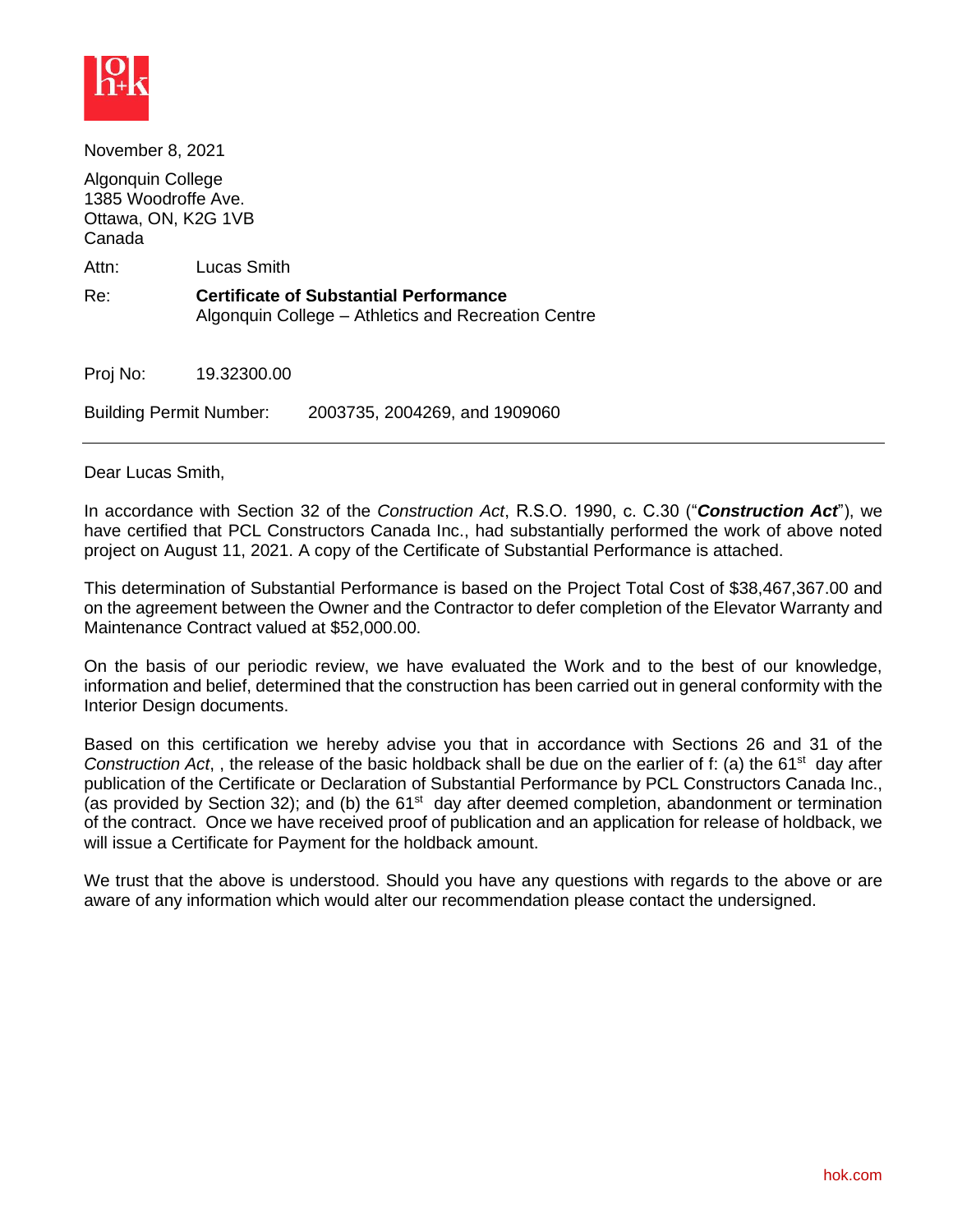

Yours Truly,

HOK Architects Corporation per:

Andrew Butler Principal

Attachment: Certificate of Substantial Performance of the Contract

cc: Blair Pearen, PCL Ahmed Waked, AC Philip Belanger, CLS Ryan Koslowski, HOK